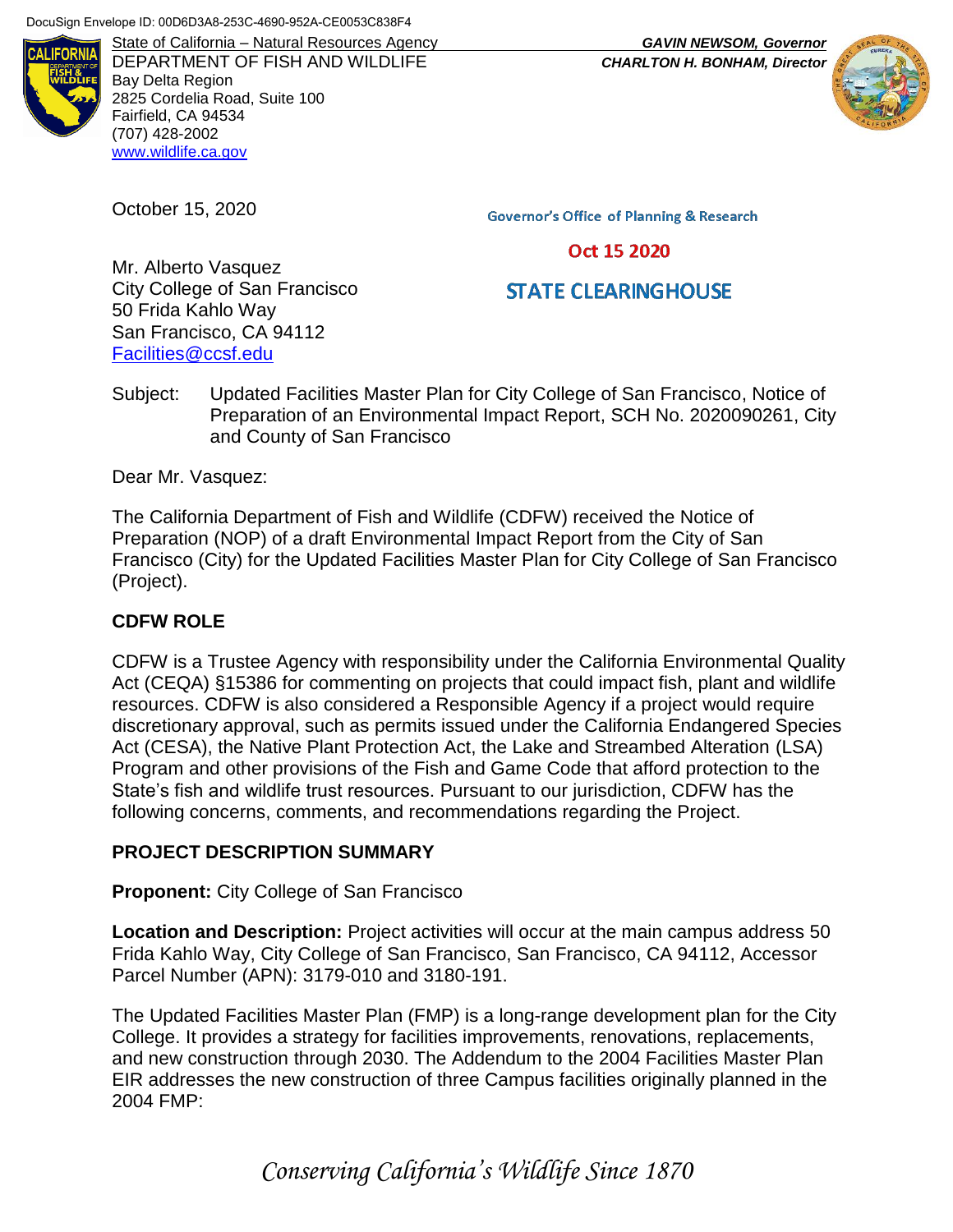- 1. Diego Rivera Theater: would replace part of a surface parking lot located on the west side of Frida Kahlo Way to the north of the Multi-Use Building. The Theater would be approximately 75,000 square feet and 55 feet high with three stories and a partial basement.
- 2. Sciences, Technology, Engineering, Arts, and Math (STEAM) building: would be constructed on the west side of Frida Kahlo Way north of the future Diego Rivera Theater. The STEAM Building would be approximately 150,000 square feet and 4 to 5 stories tall. The construction of the Diego Riviera Theater and the STEAM building will remove a total of 569 spaces in the Upper Balboa Reservoir surface parking lot.
- 3. New Child Care Center: would be built at Judson Avenue and Frida Kahlo Way. This Center would include a one-story building, a courtyard, a playground, and a surface parking for a total of approximately 9,800 square feet.

## **COMMENTS AND RECOMMENDATIONS**

CDFW offers the comments and recommendations below to assist the City in adequately identifying and/or mitigating the Project's significant, or potentially significant, direct and indirect impacts on fish and wildlife (biological) resources, including nesting birds.

#### **Comment 1: Nesting Birds**

**Issue:** On page 55 of the NOP, the Biological Resources section states that "the biological resources analysis will evaluate the potential or development under the Updated FMP to affect biological resources or habitats, such as trees or native resident or migratory bird species". If ground-disturbing or vegetation-disturbing activities occur during the bird breeding season (February through early-September), the Project could cause impacts to nesting birds.

**Recommendation:** To evaluate and avoid for potential impacts to nesting bird species, CDFW recommends incorporating the following mitigation measures into the Project's draft EIR, and that these measures be made conditions of approval for the Project:

CDFW recommends that the following protective measures be included in the draft EIR:

1. Nesting Bird Surveys: If Project-related work is scheduled during the nesting season (typically February 15 to August 30 for small bird species such as passerines; January 15 to September 15 for owls; and February 15 to September 15 for other raptors), CDFW recommends that a qualified biologist conduct two surveys for active nests of such birds within 14 days prior to the beginning of Project construction, with a final survey conducted within 48 hours prior to construction. Appropriate minimum survey radii surrounding the work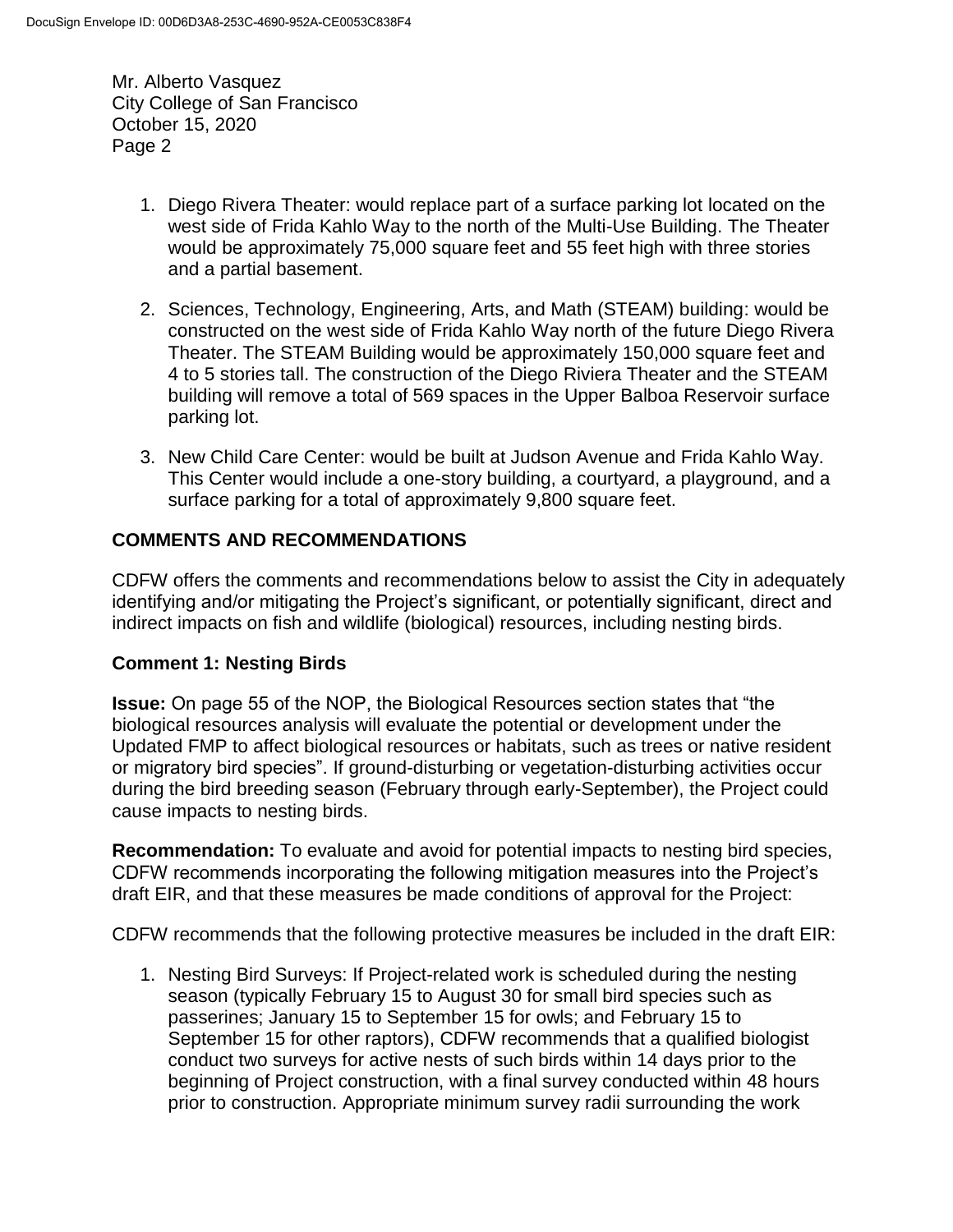> area are typically the following: i) 250 feet for passerines; ii) 500 feet for small raptors such as accipiters; and iii) 1,000 feet for larger raptors such as buteos. Surveys should be conducted at the appropriate times of day and during appropriate nesting times.

2. Active Nest Buffers: If the qualified biologist documents active nests within the Project area or in nearby surrounding areas, an appropriate buffer between the nest and active construction should be established. The buffer should be clearly marked and maintained until the young have fledged and are foraging independently. Prior to construction, the qualified biologist should conduct baseline monitoring of the nest to characterize "normal" bird behavior and establish a buffer distance which allows the birds to exhibit normal behavior. The qualified biologist should monitor the nesting birds daily during construction activities and increase the buffer if the birds show signs of unusual or distressed behavior (e.g. defensive flights and vocalizations, standing up from a brooding position, and/or flying away from the nest). If buffer establishment is not possible, the qualified biologist should have the authority to cease all construction work in the area until the young have fledged and the nest is no longer active.

## **Comment 2: Tree Removal**

**Issue:** It is unclear whether trees will be removed from the Project site and if so, what size and species will be removed. Both native and non-native trees provide nesting habitat for birds, and habitat value for other wildlife. Removal of heritage and mature trees on-site without adequate mitigation should be considered a substantial adverse change in the physical conditions within the area affected by the Project.

**Recommendation:** CDFW recommends that the draft EIR include a clear analysis of potential impacts to trees located within or adjacent to the Project area, and appropriate and effective avoidance, minimization and mitigation measures be developed and implemented to offset any significant Project impacts to trees. The Project should avoid tree removal to the greatest extent feasible. On-site tree planting should be considered as a potential impact minimization measure but not sufficient to completely off-set temporal impacts from loss of heritage or potentially other trees. CDFW recommends Project mitigation from loss of heritage and potentially other trees should include off-site preservation of heritage and/or other trees in perpetuity.

# **REGULATORY REQUIREMENTS**

#### **California Endangered Species Act**

Please be advised that a CESA Permit must be obtained if the Project has the potential to result in "take" of plants or animals listed under CESA, either during construction or over the life of the Project. Issuance of a CESA Permit is subject to CEQA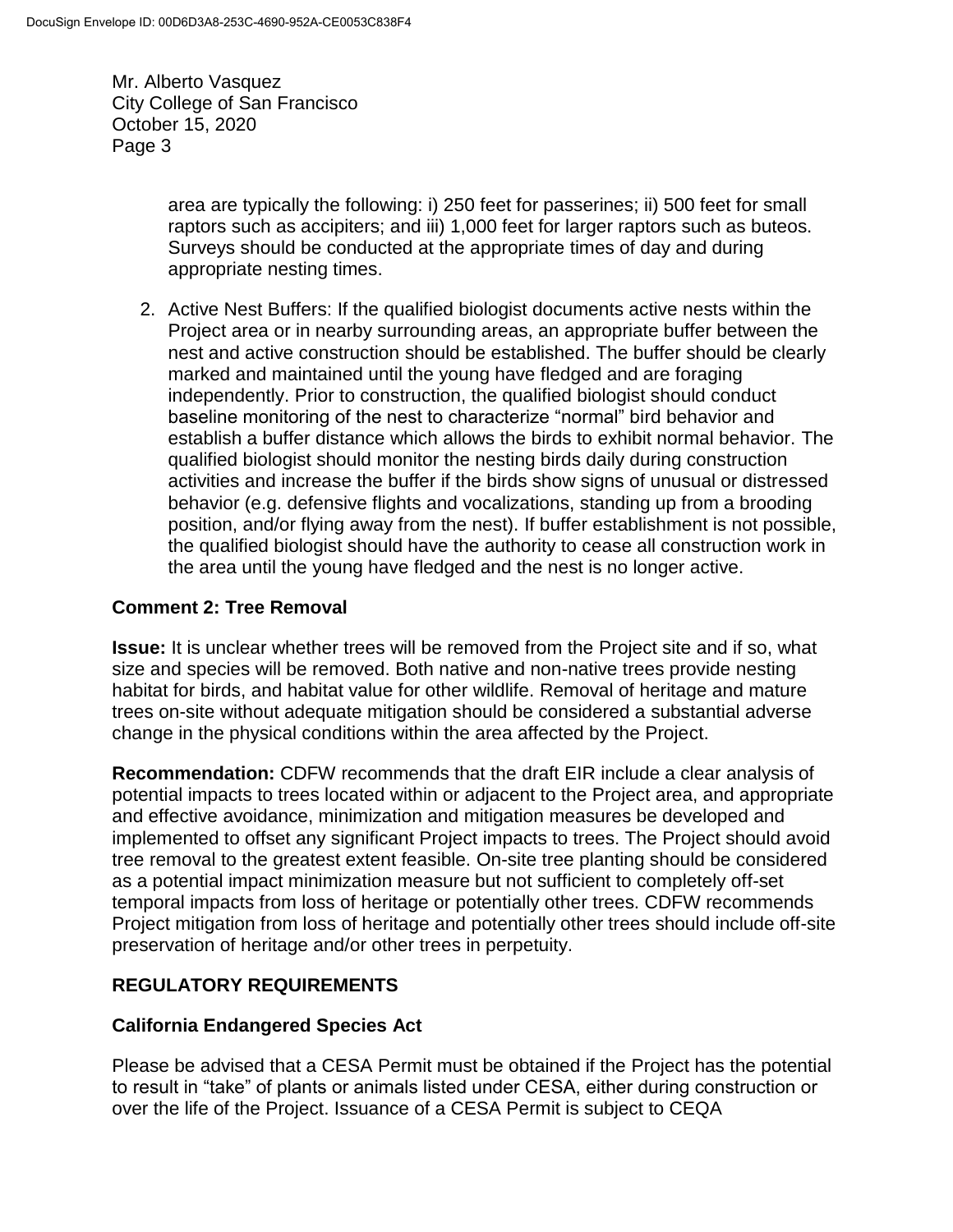documentation; the CEQA document must specify impacts, mitigation measures, and a mitigation monitoring and reporting program. If the Project will impact CESA listed species, early consultation is encouraged, as significant modification to the Project and mitigation measures may be required in order to obtain a CESA Permit.

CEQA requires a Mandatory Finding of Significance if a project is likely to substantially impact threatened or endangered species (CEQA section 21001(c), 21083, and CEQA Guidelines section 15380, 15064, 15065). Impacts must be avoided or mitigated to lessthan-significant levels unless the CEQA Lead Agency makes and supports Findings of Overriding Consideration (FOC). The CEQA Lead Agency's FOC does not eliminate the Project proponent's obligation to comply with Fish and Game Code section 2080.

## **Lake and Streambed Alteration Program**

Notification is required, pursuant to CDFW's LSA Program (Fish and Game Code section 1600 et. seq.) for any Project-related activities that will substantially divert or obstruct the natural flow; change or use material from the bed, channel, or bank including associated riparian or wetland resources; or deposit or dispose of material where it may pass into a river, lake or stream. Work within ephemeral streams, washes, watercourses with a subsurface flow, and floodplains are subject to notification requirements. CDFW, as a Responsible Agency under CEQA, will consider the CEQA document for the Project. CDFW may not execute the final LSA Agreement until it has complied with CEQA (Public Resources Code section 21000 et seq.) as the responsible agency.

# **Nesting Birds**

CDFW has jurisdiction over actions that may result in the disturbance or destruction of active nest sites or the unauthorized take of birds. Fish and Game Code sections protecting birds, their eggs, and nests include 3503 (regarding unlawful take, possession or needless destruction of the nests or eggs of any bird), 3503.5 (regarding the take, possession or destruction of any birds-of-prey or their nests or eggs), and 3513 (regarding unlawful take of any migratory nongame bird). Fully protected species may not be taken or possessed at any time (Fish and Game Code Section 3511). Migratory raptors are also protected under the federal Migratory Bird Treaty Act.

#### **ENVIRONMENTAL DATA**

CEQA requires that information developed in draft environmental impact reports be incorporated into a data base which may be used to make subsequent or supplemental environmental determinations. [Pub. Resources Code, § 21003, subd. (e)]. Accordingly, please report any special-status species and natural communities detected during Project surveys to the California Natural Diversity Database (CNDDB). The CNNDB field survey form, online field survey form, and contact information for CNDDB staff can